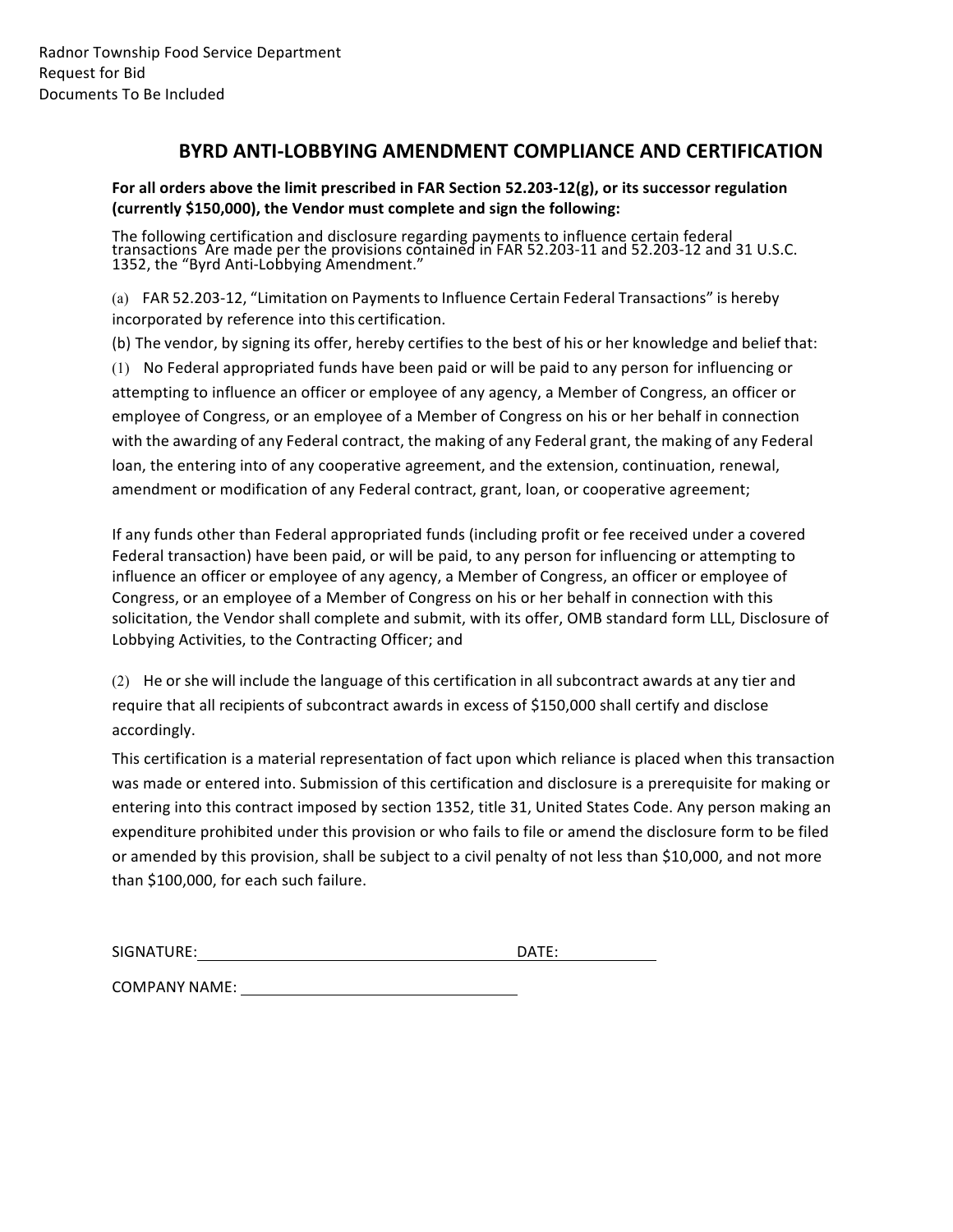# **CERTIFICATION REGARDING DEBARMENT, SUSPENSION, PROPOSED DEBARMENT, AND OTHER RESPONSIBILITY MATTERS (FIRST TIER SUBVENDOR)** For all orders above the limit specified in FAR Section 52.209-6(e) (currently \$30,000) and in accordance with the requirements of FAR **52.209-6, the Vendor must complete and sign the following:**

The Vendor certifies, to the best of its knowledge and belief, that:

The Vendor and/or any of its Principals Are not presently debarred, suspended, proposed for debarment, or declared ineligible for the award of contracts by any Federal agency; Have not, within a three-year period preceding this offer, been convicted of or had a civil judgment rendered against them for: commission of fraud or a criminal offense in connection with obtaining, attempting to obtain, or performing a public (Federal, state, or local) contract or subcontract; violation of Federal or state antitrust statutes relating to the submission of offers; or commission of embezzlement, theft, forgery, bribery, falsification or destruction of records, making false statements, or receiving stolen property; and Are not presently indicted for, or otherwise criminally or civilly charged by a governmental entity with, commission of any of the offenses enumerated in subdivision (a)(1)(i)(B) of this provision.

The Vendor has not, within a three-year period preceding this offer, had one or more contracts terminated for default by any Federal agency.

"Principals," for the purposes of this certification, means officers; directors; owners; partners; and, persons having primary management or supervisory responsibilities within a business entity (e.g., general manager; plant manager; head of a subsidiary, division, or business segment, and similar positions).

THIS CERTIFICATION CONCERNS A MATTER WITHIN THE JURISDICTION OF AN AGENCY OF THE UNITED STATES AND THE MAKING OF A FALSE, FICTITIOUS, OR FRAUDULENT CERTIFICATION MAY RENDER THE MAKER SUBJECT TO PROSECUTION UNDER SECTION 1001, TITLE 18, UNITED STATES CODE.

The Vendor shall provide immediate written notice to Antietam School District if, at any time prior to subcontract award, the vendor learns that its certification was erroneous when submitted or has become erroneous by reason of changed circumstances.

A certification that any of the items in paragraph (a) of this provision exists will not necessarily result in withholding of an award under this solicitation. However, the certification will be considered in connection with a determination of the Vendor's responsibility. Failure of the vendor to furnish a certification or provide such additional information as requested by Antietam School District may render the vendor non-responsible.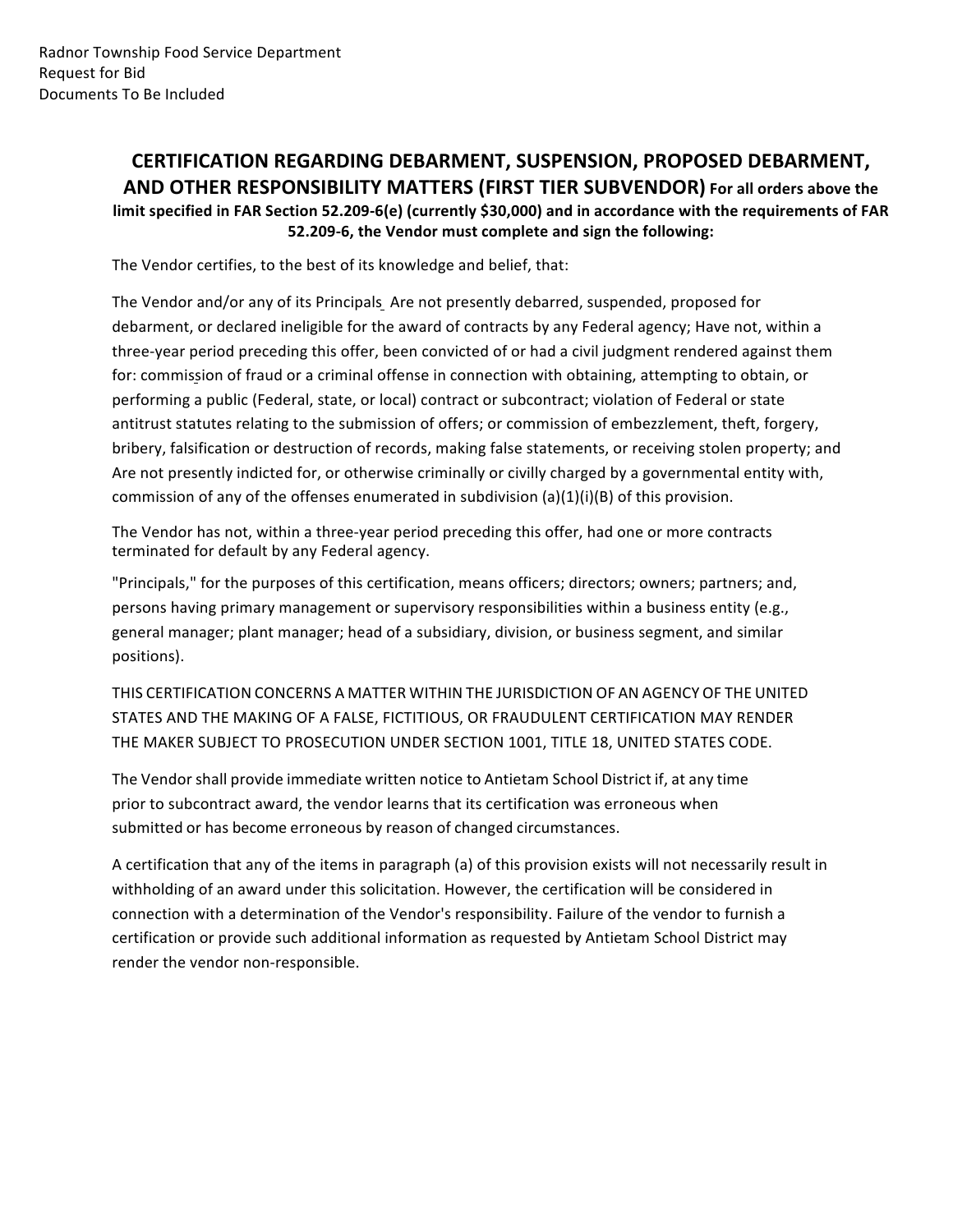Nothing contained in the foregoing shall be construed to require establishment of a system of records in order to render, in good faith, the certification required by paragraph (a) of this provision. The knowledge and information of a vendor is not required to exceed that which is normally possessed by a prudent person in the ordinary course of business dealings.

The certification in paragraph (a) of this provision is a material representation of fact upon which reliance was placed when making award. If it is later determined that the vendor knowingly rendered an erroneous certification, in addition to other remedies available, Antietam and School Districts may terminate the contract resulting from this solicitation for default.

SIGNATURE: DATE: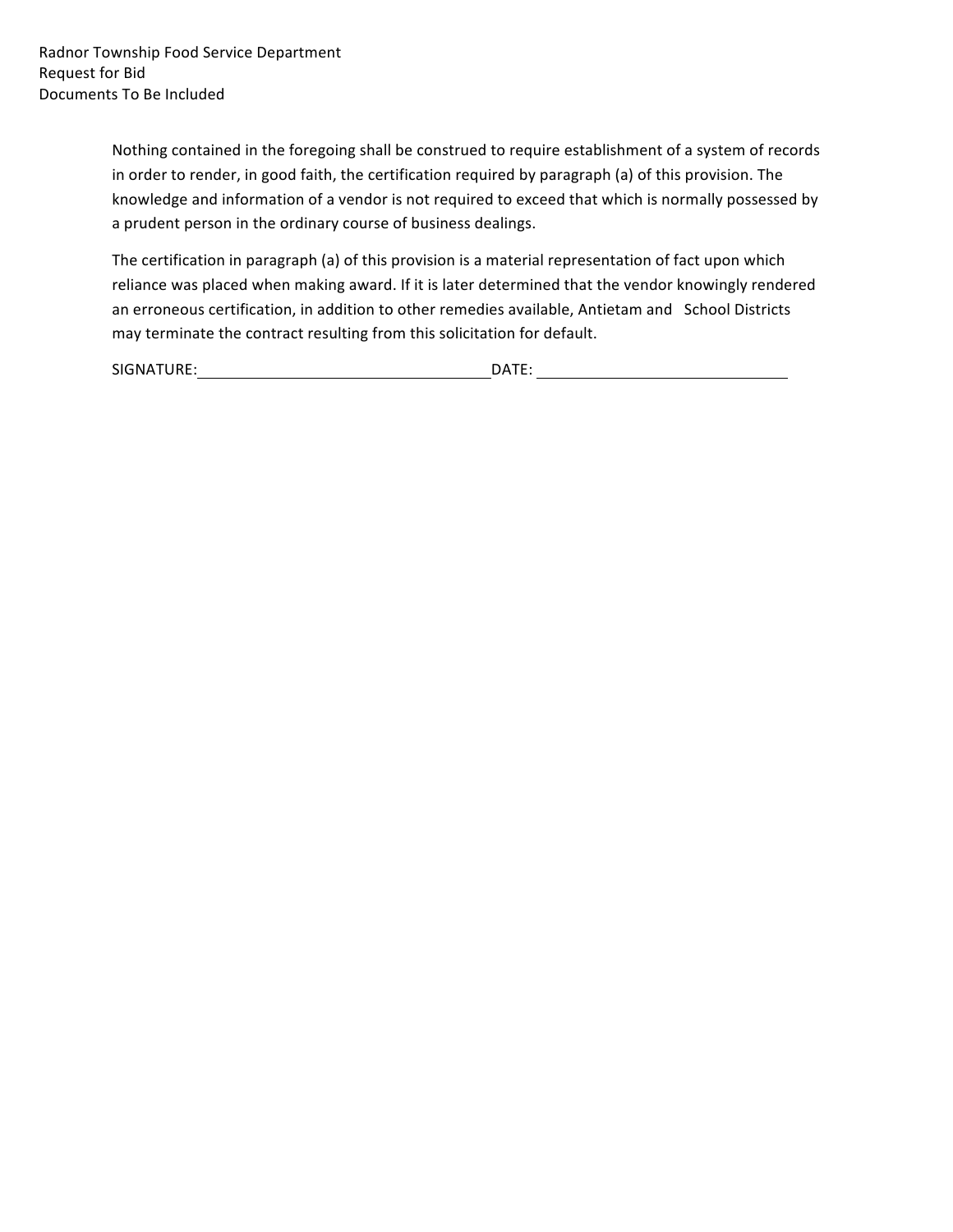## **Hold Harmless Agreement**

IT IS HEREBY AGREED AND UNDERSTOOD THAT THE PROPOSER AGREES TO HOLD HARMLESS AND INDEMNIFY BRANDYWINE HEIGHTS ARE SCHOOL DISTRICT, THEIR OPERATING COMMITTEE, ANY OFFICER, AGENT, SERVANT, OR EMPLOYEE OF THE BRANDYWINE HEIGHTS ARE SCHOOL DISTRICT FROM ANY LAWSUIT, ACTION, PROCEEDING, LIABILITY, JUDGMENT, CLAIM, OR DEMAND WHICH MAY ARISE OUT OF:

ANY INJURY TO PERSON OR PROPERTY SUSTAINED BY THE PROPOSER, ITS AGENTS, SERVANTS, OR EMPLOYEES, OR ANY PERSON, FIRM, OR CORPORATION EMPLOYED DIRECTLY OR INDIRECTLY BY THEM UPON OR IN CONNECTION WITH THEIR PERFORMANCE UNDER THE CONTRACT.

HOWEVER, CAUSED, ANY INJURY TO PERSON OR PROPERTY SUSTAINED BY ANY PERSON, FIRM, OR CORPORATION, CAUSED BY ANY ACT, DEFAULT, ERROR, OR OMISSION OF THE VENDOR, ITS AGENTS, OR EMPLOYEES OR ANY PERSON, FIRM, OR CORPORATION, DIRECTLY OR INDIRECTLY EMPLOYED BY THEM UPON OR IN CONNECTION WITH PERFORMANCE UNDER THE CONTRACT.

THE ASSUMPTION OR INDEMNITY, LIABILITY, AND LOSS HEREUNDER SHALL SURVIVE VENDOR'S COMPLETION OF SERVICE OR OTHER PERFORMANCE HEREUNDER AND ANY TERMINATION OF THIS CONTRACT.

THE VENDOR AT ITS OWN EXPENSE AND RISK SHALL DEFEND ANY SUCH LEGAL PROCEEDINGS THAT MAY BE BROUGHT AGAINST THE C AREER INSTITUTE OF TECHNOLOGY, THE OPERATING COMMITTEE, OR ANY OFFICER, AGENT, SERVANT, OR EMPLOYEE OF THE BRANDYWINE HEIGHTS ARE SCHOOL DISTRICT ON ANY CLAIM OR DEMAND, AND SHALL SATISFY ANY JUDGMENT THAT MAY BE RENDERED AGAINST THE BRANDYWINE HEIGHTS ARE SCHOOL DISTRICT, THE OPERATING COMMITTEE, OR ANY OFFICER, AGENT, SERVANT, OR EMPLOYEE OF THE BRANDYWINE HEIGHTS ARE SCHOOL DISTRICT.

THIS INDEMNIFICATION, DEFENSE, AND HOLD HARMLESS AGREEMENT SHALL APPLY TO ANY LAWSUIT, ACTION, PROCEEDING, LIABILITY, JUDGMENT, CLAIM, OR DEMAND, OR WHATEVER NAME OR NATURE, NOTWITHSTANDING THAT VENDOR MAY DEEM THE SAME TO BE FRIVOLOUS OR WITHOUT MERIT. IT IS INTENDED THAT THIS AGREEMENT BE INTERPRETED IN THE BROADEST MANNER POSSIBLE SO AS TO INSULATE ALL OF THE ENTITIES, PARTIES, AND INDIVIDUALS NAMED ABOVE FROM ANY LIABILITY, COST, OR JUDGMENT, MONETARY OR OTHERWISE, AS THE SAME M A Y RELATE TO THE PERSONNEL AND SERVICES PROVIDED BY THE VENDOR.

COMPANY NAME: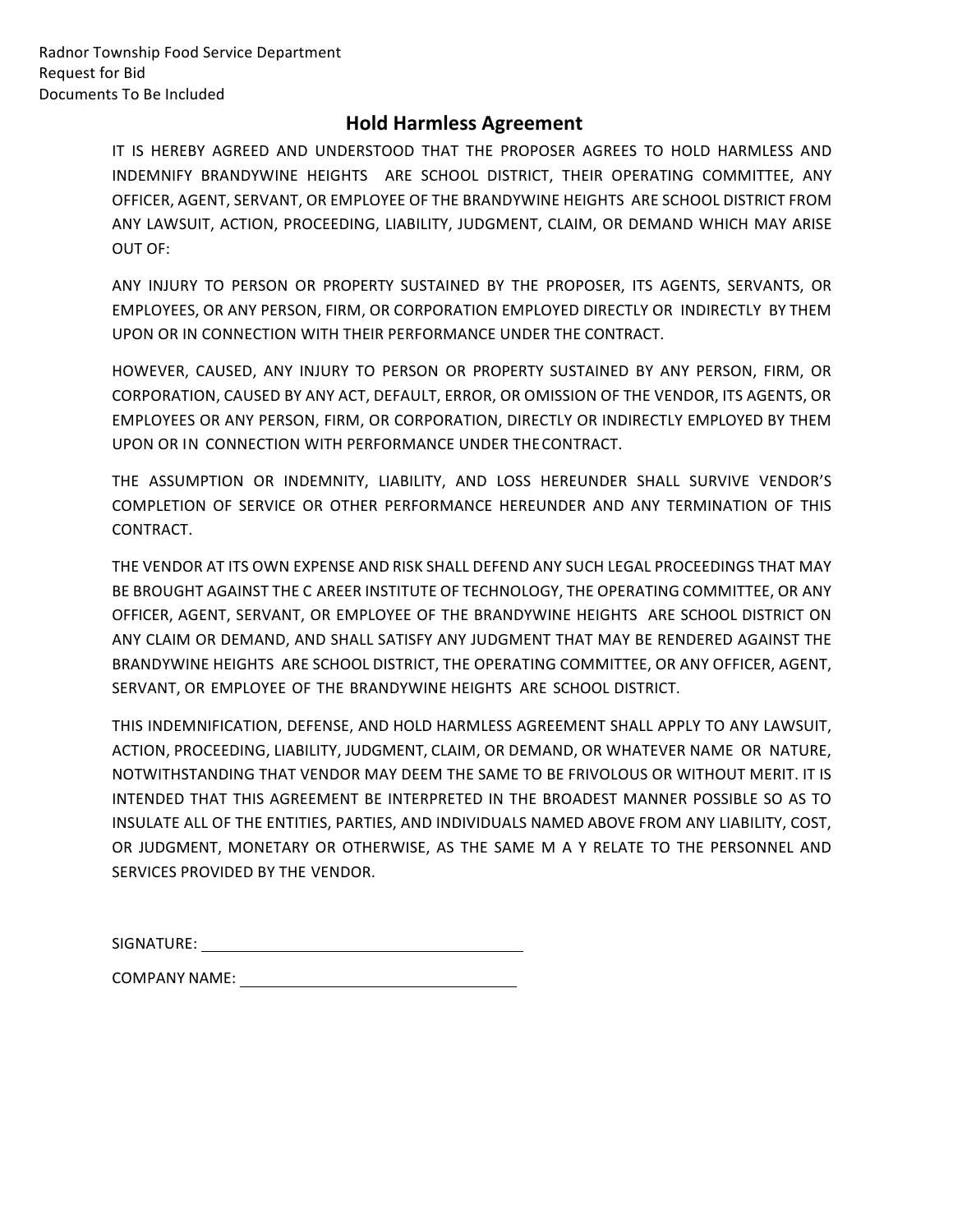### **Clean Air and Water Certificate**

Applicable if the contract exceeds \$100,000 or the Contracting Officer has determined that the orders under an indefinite quantity contract in any one year will exceed \$100,000 or a facility to be used has been the subject of a conviction under the Clean Air Act  $(41 \text{ U.S.C. } 1857c-8(c)(1))$  or the Federal Water Pollution Control Act (33 U.S.C. 1319(d)) and is listed by the Environmental Protection Agency (EPA) or the contract is not otherwise exempt.

Name of Vendor:

Vendor agrees to the following:

A. To comply with all the requirements of Section 114 of the Clean Air Act, as amended (41 U.S.C. 1857, et seq., as amended by Public Law 91-604) and Section 308 of the Federal Water Pollution Control Act (33 U.S.C. 1251, et seq., as amended by Public Law 92-500), respectively, relating to inspection, monitoring, entry, reports and information as well as other requirements specified in Section 114 and Section 308 of the Air Act and the Water Act, respectively, and all regulations and guidelines issued thereunder before the award of this contract.

B. That no portion of the work required by this prime contract will be performed in a facility listed on the EPA List of Violating Facilities on the date when this contract was awarded unless and until the EPA eliminates the name of such facility or facilities from such listing.

C. To use his/her best efforts to comply with clean air standards and clean water standards at the facilities in which the contract is being performed.

D. To insert the substance of the provisions of this clause in any nonexempt subcontract, including this paragraph.

#### THE TERMS IN THIS CLAUSE HAVE THE FOLLOWING MEANINGS:

A. The term "Air Act" means the Clean Air Act, as amended (41 U.S.C. 1957 et seq., as amended by Public Law 91-604).

B. The term "Water Act" means Federal Water Pollution Control Act, as amended (33 U.S.C. 1251) et seq., as amended by Public Law 92-500).

C. The term "Clean Air Standards" means any enforceable rules, regulations, guidelines, standards, limitations, orders, controls, prohibitions, or other requirements which Are contained in, issued under, or otherwise adopted pursuant to the Air Act or Executive Order 11738, an applicable implementation plan as described in section  $110(d)$  of the Clean Air Act (42 U.S.C. 1957c-5(d)), an approved implementation procedure or plan under Section 111(c) or Section 111(d), respectively, of the Air Act (42 U.S.C. 1857c-6(c) or (d)), or approved implementation procedure under Section 112(d) of the Air Act (42 U.S.C. 1857c-7(d)).

D. The term "Clean Water Standards" means any enforceable limitation, control, condition, prohibition, standard, or other requirement which is promulgated pursuant to the Water Act or contained in a permit issued to a discharger by the Environmental Protection Agency or by a State under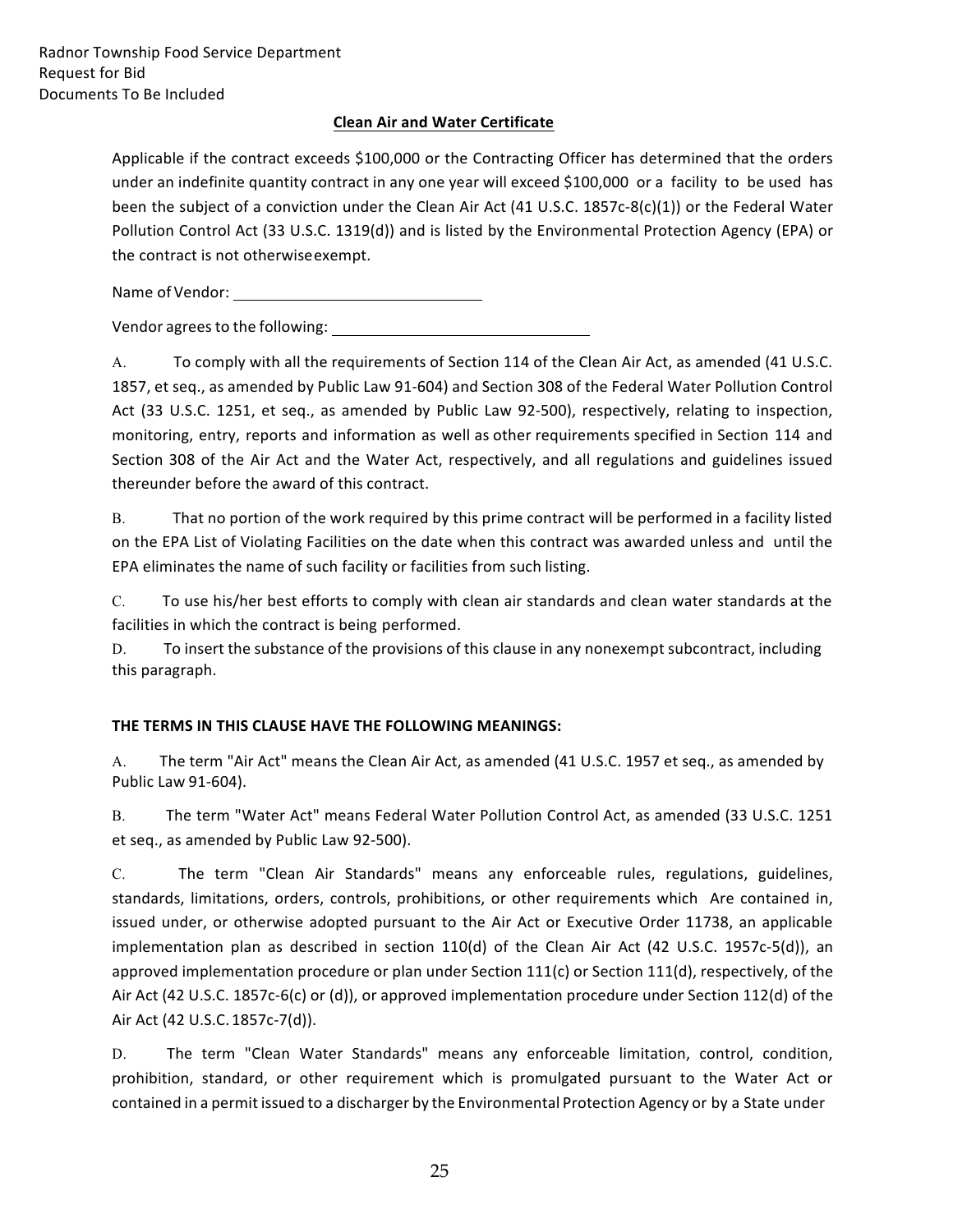Radnor Township Food Service Department Request for Bid Documents To Be Included

> an approved program, as authorized by Section 402 of the Water Act (33 U.S.C. 1342) or by local government to ensure compliance with pretreatment regulations as required by Section 307 of the Water Act (33 U.S.C. 1317).

> A. The term "Compliance" means compliance with clean air or water standards. Compliance shall also mean compliance with a schedule or plan ordered or approved by a court of competent jurisdiction, the Environmental Protection Agency or an Air or Water Pollution Control Agency in accordance with the requirements of the Air Act or Water Act and regulations issued pursuant thereto.

> B. The term "facility" means any building, plant, installation, structure, mine, vessel, or other floating craft, location or sites of operations, owned, leased or supervised by the Food Service Management Company.

SIGNATURE:

DATE: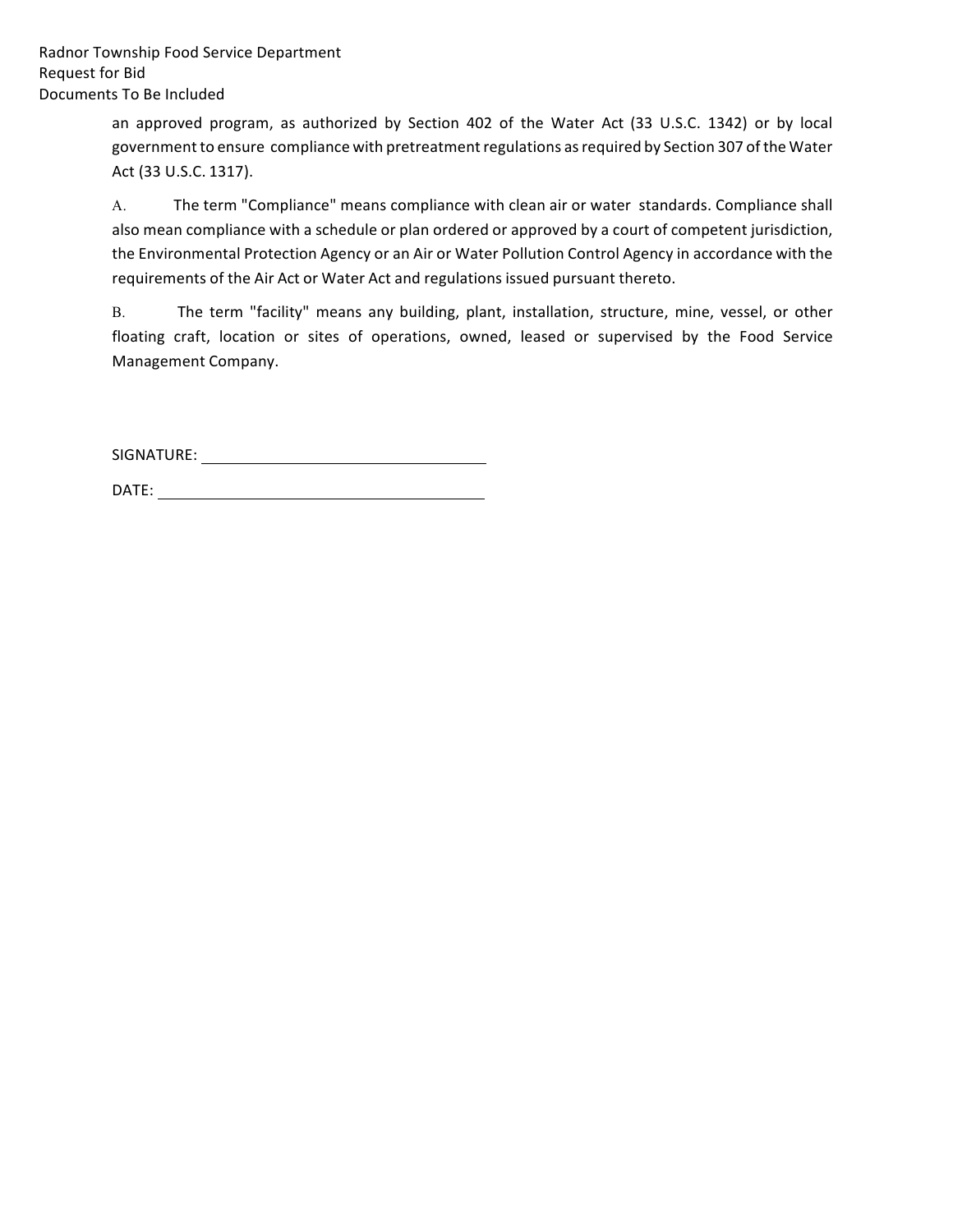#### INSTRUCTIONS FOR NON-COLLUSION AFFIDAVIT

- 1. This Non-Collusion Affidavit is material to any contract awarded pursuant to this bid. According to the Pennsylvania Anti-bid-Rigging Act, 73 P.S., 1611 et seq., governmental agencies may require Non-Collusion Affidavits to be submitted together with quote.
- 2. This Non-Collusion Affidavit must be executed by the members, officer, or employee of the bidder who makes the final decision on prices and the amount quoted in the bid.
- 3. Bid rigging and other efforts to restrain competition, and the making of false sworn statements in connection with the submission of quote are unlawful and may be subject to criminal prosecution. The person who signs the Affidavit should examine it carefully before signing and assure himself or herself that each statement is true and accurate, making diligent inquiry, as necessary, of all other persons employed by or associated with the bidder with responsibilities for the preparation, approval or submission of this bid.
- 4. In the case of a bid submitted by a joint venture, each party to the venture must be identified in the bid documents, and an Affidavit must be submitted separately on behalf of each party.
- 5. The term complementary bid as used in the Affidavit has the meaning commonly associated with that term in the bidding process, and includes the knowing submission of quote higher than the bid of another firm, any intentionally high or noncompetitive bid, and any other form of bid submitted for the purpose of giving a false appearance of competition.
- 6. Failure to file an Affidavit in compliance with these instructions will result in disqualification of the bid.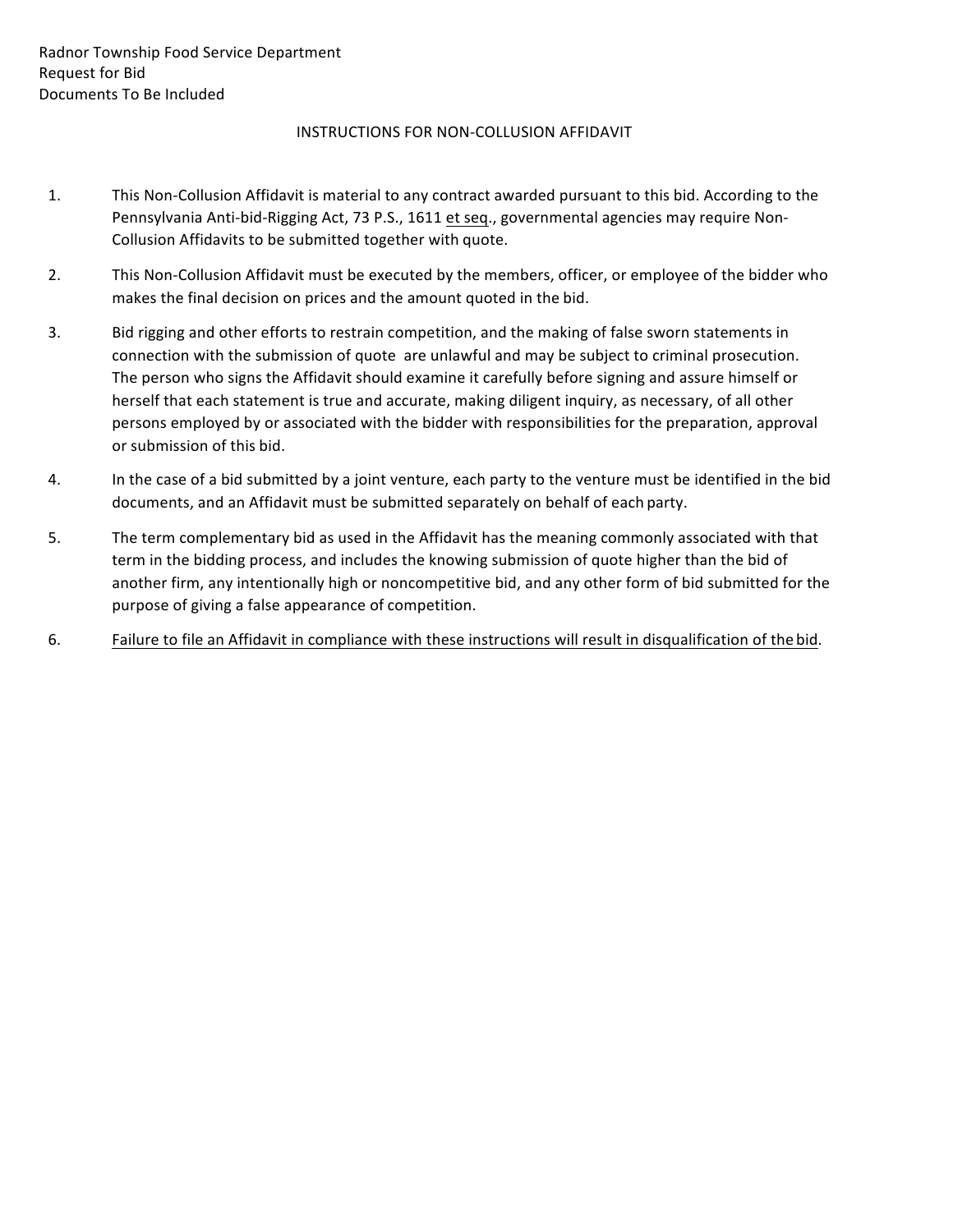Radnor Township Food Service Department Request for Bid Documents To Be Included

### **NON-COLLUSION AFFIDAVIT**

| <b>CONTRACT FOR</b> |                                                                                                                      |    |
|---------------------|----------------------------------------------------------------------------------------------------------------------|----|
|                     | (List name of item or job you are bidding on)                                                                        |    |
| STATE OF            | <u> 1980 - Johann Stein, marwolaethau a bhann an t-Amhair ann an t-Amhair an t-Amhair an t-Amhair an t-Amhair an</u> |    |
|                     |                                                                                                                      |    |
| <b>COUNTY OF</b>    | <u> 1989 - Johann Stoff, amerikansk politiker (d. 1989)</u>                                                          |    |
|                     |                                                                                                                      | оf |
|                     |                                                                                                                      |    |
|                     |                                                                                                                      |    |
|                     | (Name of my firm)                                                                                                    |    |

authorized to make this affidavit on behalf of my firm, and its owners, directors, and officers. I am the person responsible in my firm for the price(s) and the amount of this bid.

I state that:

- 1. The price(s) and amount of this bid have been arrived at independently and without consultation, communication or agreement with any other vendor, bidder or potential bidder.
- 2. Neither the price(s) nor the amount of this bid, and neither the approximate price(s) nor approximate amount of this bid, have been disclosed to any other firm or person who is a bidder or potential bidder, and they will not be disclosed before bid opening.
- 3. No attempt has been made or will be made to induce any firm or person to refrain from bidding on this contract, or to submit a bid higher than this bid, or to submit any intentionally high or noncompetitive bid or other form of complementary bid.
- 4. The bid of my firm is made in good faith and not pursuant to any agreement or discussion with, or inducement from, any firm or person to submit a complementary or other noncompetitive bid.
- 5.  $\qquad \qquad \qquad \qquad \qquad$  , its affiliates, subsidiaries, officers, directors and employees Are not currently under investigation by any governmental agency

and have not in the last three years been convicted or found liable for any act prohibited by State or Federal law in any jurisdiction, involving conspiracy or collusion with respect to bidding on any public contract, except as follows:

I state that **I** state that

(Name of firm)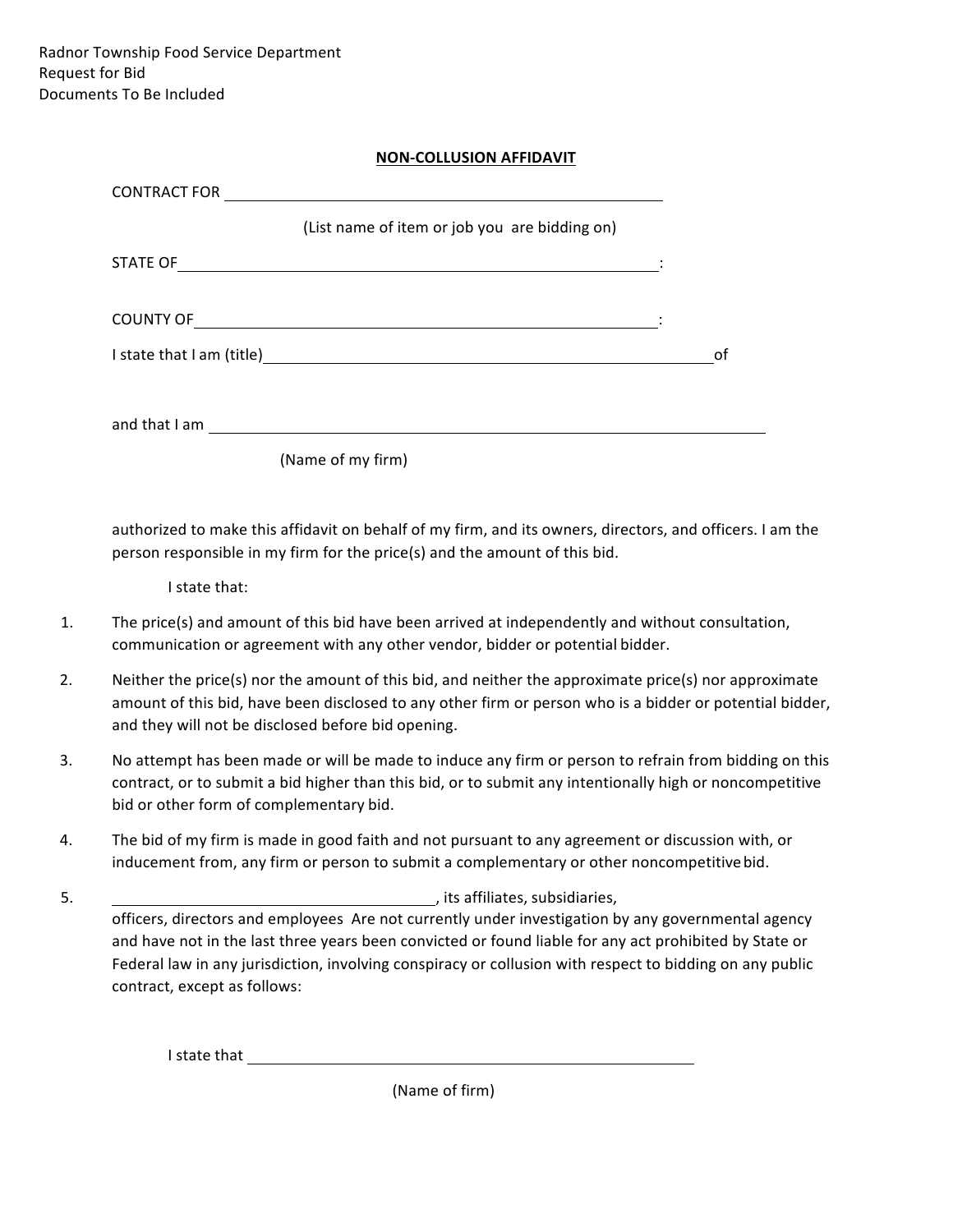Radnor Township Food Service Department Request for Bid Documents To Be Included

> understands and acknowledges that the above representations Are material and important, and will be relied on by Brandywine Heights Are School District in awarding the contract(s) for which this bid is submitted. I understand and my firm understands that any misstatement in this affidavit is and shall be treated as fraudulent concealment from Antietam School District of the true facts relating to the submission of quote for this contract.

6. A statement above that a person or firm has been so convicted or found liable does not prohibit the Antietam School District from accepting a bid from or awarding a contract to such bidder, but may be a ground for consideration by the Antietam School District on the question whether the District should decline to award a contract to the bidder on the basis of a lack of responsibility.

| Signature |  |  |  |
|-----------|--|--|--|
|           |  |  |  |

Title

Firm

SWORN TO AND SUBSCRIBED

BEFORE ME THIS \_\_\_\_\_\_\_\_\_\_\_\_\_\_\_\_\_ DAY OF , 2018

NOTARY PUBLIC

MY COMMISSION EXPIRES: